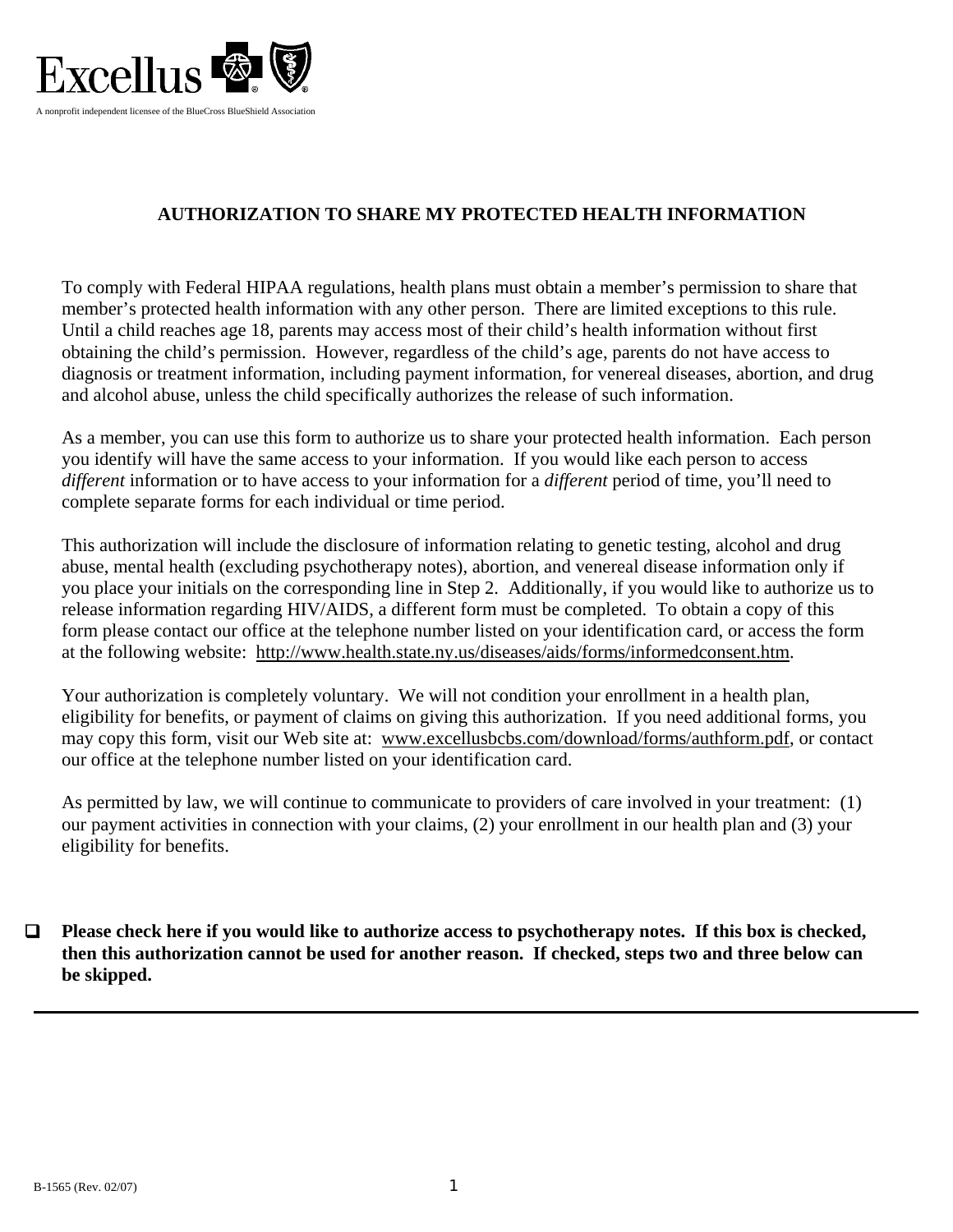**Please be sure to complete all of the following steps.**

**Step 1: Member to whom this authorization applies.** *Please use one form per member.*

| Name:                |        |             |
|----------------------|--------|-------------|
| Address:             |        |             |
| City:                | State: | Zip:        |
| Member ID Number(s): |        | Birth Date: |

### **Step 2: Reasons to share your information.** *So Excellus Health Plan, Inc. can:*

 $\Box$  Respond to all requests for confidential information about me made by the individual(s) or organization(s) I list below. I choose to include information regarding the following conditions in this authorization (please initial next to all that apply):

| Genetic testing            | Abortion          |
|----------------------------|-------------------|
| Alcohol or substance abuse | Venereal diseases |
| Mental health              |                   |

*(Please note: You must complete a separate form to authorize release of information related to HIV/AIDS. The New York State-approved consent form can be found at: http://www.health.state.ny.us/diseases/aids/forms/informedconsent.htm*

 $\Box$  Respond to requests for only the following specific information (such as claims submitted by a specific provider or information related to one of the protected diagnosis listed above):

*Please specify* 

 $\Box$  Respond to inquiries related to a specific date of service:

*Please specify* 

**Step 3: Specific information you'd like us to share:** *Please list the specific protected health information you wish us to disclose. Check all that apply:*

- $\Box$  My claim information (e.g. status, type of service, diagnosis, provider, dates of service, etc.)
- $\Box$  My membership information (e.g. coverage information, enrollment dates, eligibility, address, dates of birth, etc.)
- $\Box$  My benefit information (e.g. benefits available, benefits used, contract limits, etc.)
- $\Box$  My medical records (e.g. physician or hospital records, case management, etc.)
- $\Box$  Other information (please specify):
- $\Box$  Please exclude the following information:

**Step 4: Indicate with whom you'd like us to share your information:** *Please list the person(s) and/or*

*organization with which you want us to share the information you described above. Please remember if you'd like us to share information with more than one person, the information to be disclosed and the expiration date must be the same for each person.*

# **Name/Organization Address**

l  $\overline{a}$ 

 $\overline{a}$